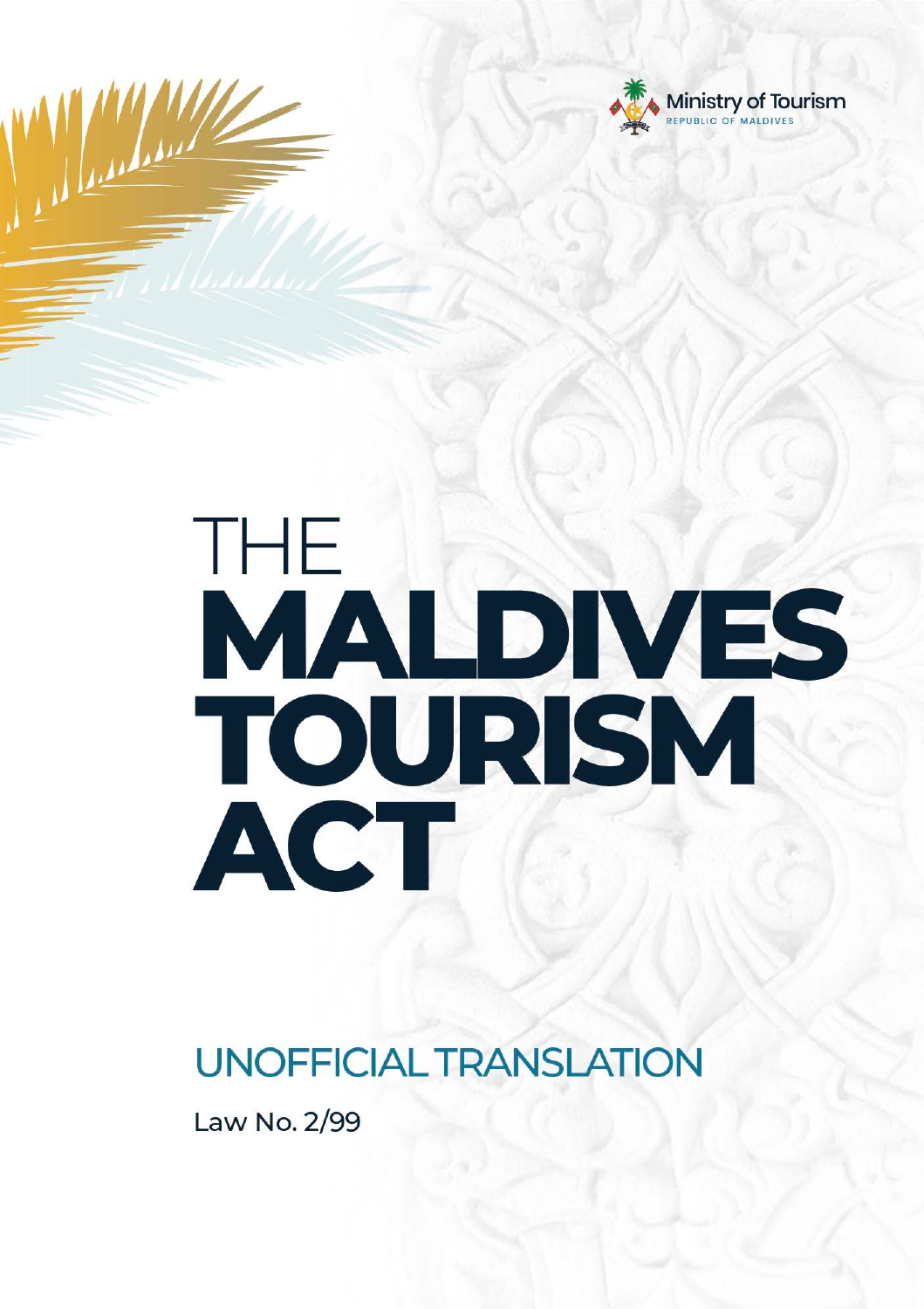### **MALDIVES TOURISM ACT (Law No. 2/99)**

| Introduction and<br>$\perp$ .<br>Title |  | (a) | This Act provides for the determination of zones and<br>islands for the development of tourism in the Maldives: the<br>leasing of islands for development as tourist resorts, the<br>leasing of land for development as tourist hotels and tourist<br>guesthouses, the leasing of places for development as<br>marinas, the management of all such facilities; and the<br>operation of tourist vessels, diving centers and travel<br>agencies, and the regulation of persons providing such<br>services. |
|----------------------------------------|--|-----|----------------------------------------------------------------------------------------------------------------------------------------------------------------------------------------------------------------------------------------------------------------------------------------------------------------------------------------------------------------------------------------------------------------------------------------------------------------------------------------------------------|
|----------------------------------------|--|-----|----------------------------------------------------------------------------------------------------------------------------------------------------------------------------------------------------------------------------------------------------------------------------------------------------------------------------------------------------------------------------------------------------------------------------------------------------------------------------------------------------------|

(b) This Act shall be cited as the "Maldives Tourism Act"

Leasing of land for development as tourist resorts and tourist hotels, leasing of places for development as marinas and 2. The leasing of islands and land for development as tourist resorts and tourist hotels, the leasing of places for development as marinas, the management of tourist resorts, tourist hotels, establishments such as tourist guest houses and marinas; and the operation of tourist vessels, shall all be in accordance with this Act and regulations made under it.

Provision of diving and travel agency 3. The management of diving centers and travel agencies and the provision of their services in the Maldives shall be in accordance with regulations made under this Act.

> 4. Zones for the development of tourism in the Maldives, islands for development as tourist resorts and places for development as marinas shall be determined by the President.

Determination of tourism zones, islands for development as tourist resorts and places for development as marinas

services

management of such establishments.

*Unofficial Translation-Maldives Tourism Act Law No. 2/99* 1/15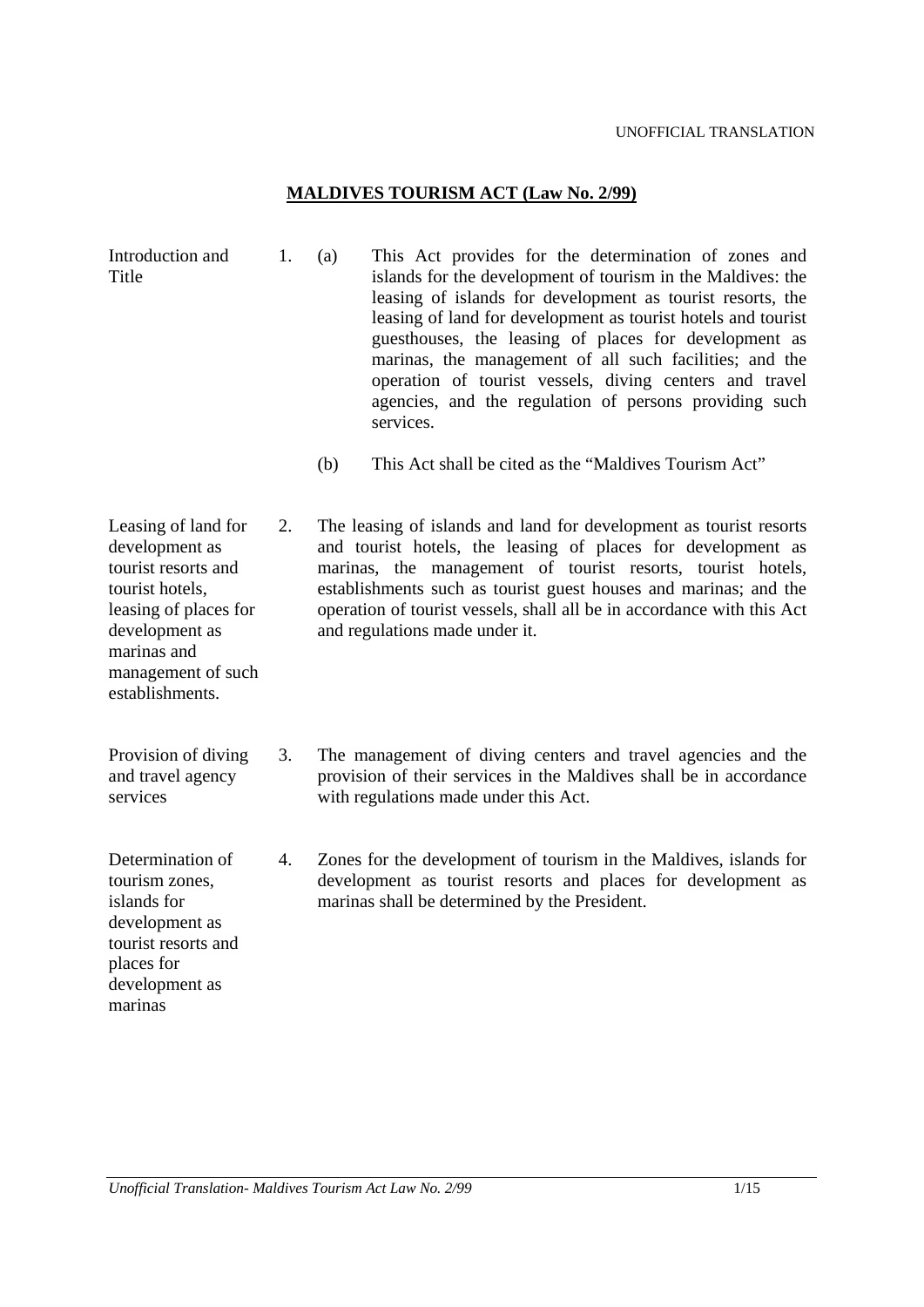### **ON TOURIST RESORTS**

Leasing of islands and land for development as tourist resorts. 5. Islands and land for development as tourist resorts shall be leased to the party that submits the best-qualified bid in respect of such islands or land in accordance with pre-established procedures in a public tender held by the Ministry of Tourism. Islands or land in which the Government makes an investment wholly or in joint venture shall be exempted from the procedure provided herein.

Entering into and the 6. contents of lease A tourist resort on an island or land leased under this Act shall be developed under a *(lease)* agreement to be entered into between the Government and the lessee of such island or land. This *(lease)* agreement shall contain the following:-

- (a) (the name of) the island or land being leased;
- (b) the period of the lease;

agreements.

- (c) where a specific time period is granted for construction (of the tourist resort) during the term of the lease, such period and commencement date of the operation of the (tourist) resort;
- (d) circumstances warranting premature termination of the agreement and the procedures to be followed upon such circumstances arising;
- (e) the amount of the lease rent, method of its assessment and the manner of its payment;
- (f) the procedures to be followed in the event of a sublease of the (tourist) resort or the transfer of management of the resort to a third party; and
- (g) the procedures to be followed in the event of a breach of the agreement by the lessee.

Return of *(tourist)* resort to the government upon expiration or annulment of the *(lease)* agreement 7. (a) An island or land for development as a tourist resort shall be leased subject to the condition that such island or land shall, upon expiration of the period specified in the lease agreement or upon premature annulment of the agreement, be returned to the Government in the same condition as it existed when the resort was under operation, in order for the Government to act in accordance with subsection (b) of this section.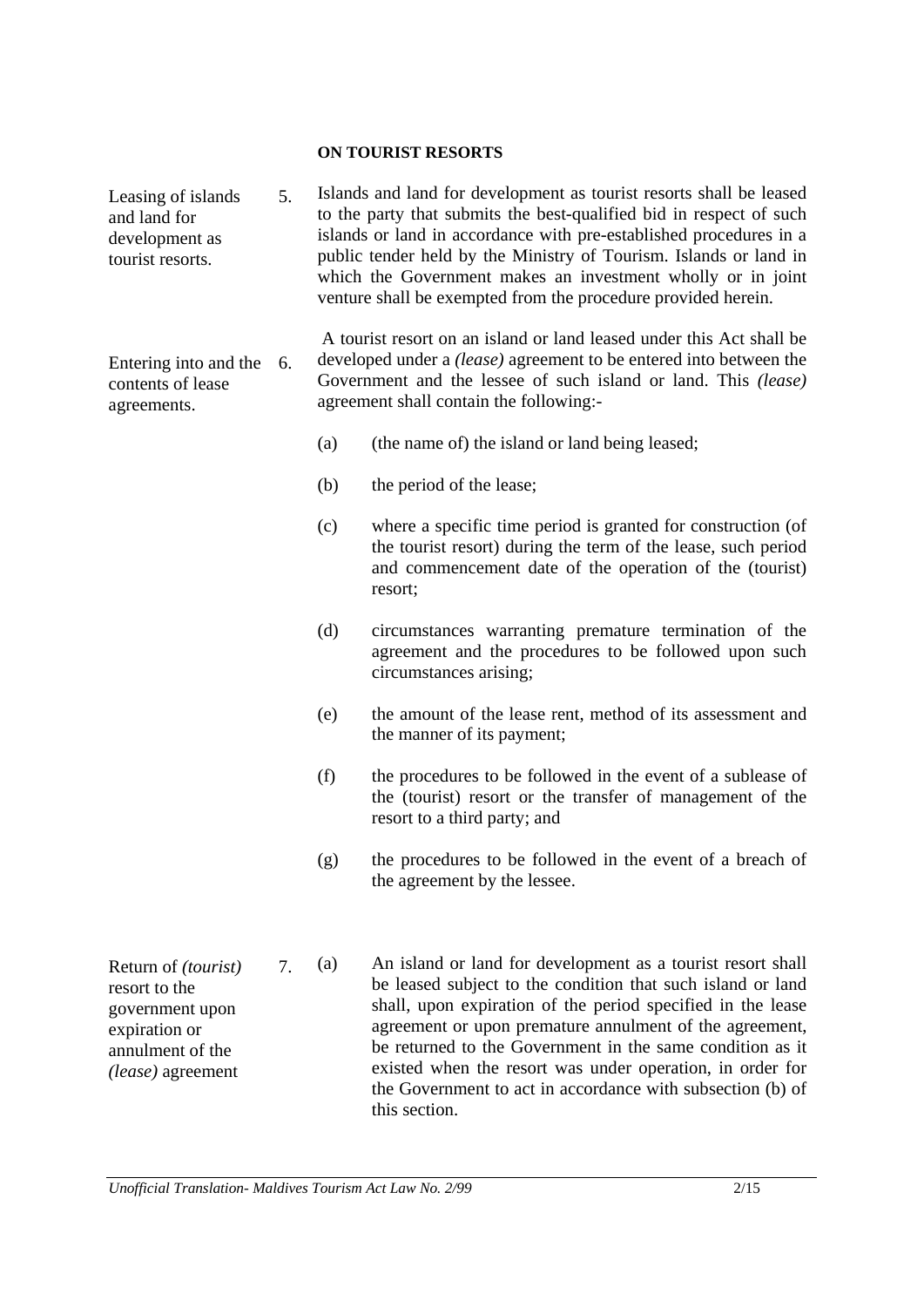|                                                                               |    |     | development as a tourist resort or upon annulment of the<br>agreement prior to the expiration of its terms other than<br>either at the request of the lessee or on breach of the<br>agreement by the lessee, and upon return of the island or<br>land to the Government, the monetary value of the<br>buildings and items on the island or land, after an<br>assessment has been made in accordance with principles<br>determined by the Auditor General of the Maldives and<br>after deducting an amount for depreciation until the date of<br>return of the island or land to the Government, shall be paid<br>by the Government to the former lessee within two years<br>from the date of the return of that island or land. |
|-------------------------------------------------------------------------------|----|-----|---------------------------------------------------------------------------------------------------------------------------------------------------------------------------------------------------------------------------------------------------------------------------------------------------------------------------------------------------------------------------------------------------------------------------------------------------------------------------------------------------------------------------------------------------------------------------------------------------------------------------------------------------------------------------------------------------------------------------------|
|                                                                               |    | (c) | Where an island or land returned to the Government in the<br>circumstances specified in subsection (b) of this section<br>either upon expiration of the lease period or upon<br>annulment of the (lease) agreement prior to the expiration<br>of its term, is leased under section 11 of this Act to the<br>former lessee of the island or land, the monetary value in<br>respect of the buildings and items on the island or land as<br>provided in subsection (b) of this section shall not be<br>payable to that lessee.                                                                                                                                                                                                     |
| Lease period                                                                  | 8. |     | Save for islands and land leased for development as tourist resorts<br>as provided in section 9 of this Act, islands or land for<br>development as tourist resorts shall be leased for a maximum<br>period of 25 years from the date of possession of the island or land<br>is granted to the lessee.                                                                                                                                                                                                                                                                                                                                                                                                                           |
| Circumstances<br>where lease is<br>granted for a period<br>exceeding 25 years | 9. | (a) | Where the initial investment made for the development of a<br>tourist resort on an island or land exceeds US\$ 10 million,<br>the Government may in its discretion grant a lease of the<br>island or land for a maximum period of 35 years after due<br>consideration is made of the size of the investment and the<br>standard of the proposed resort.                                                                                                                                                                                                                                                                                                                                                                         |
|                                                                               |    | (b) | Where the lessee of an island or land for development of a<br>tourist resort is a public company that meets all of the<br>conditions specified below, such island or land may be<br>leased for a period of 50 years.                                                                                                                                                                                                                                                                                                                                                                                                                                                                                                            |
|                                                                               |    |     | (i) the (public) company is registered in the Maldives;                                                                                                                                                                                                                                                                                                                                                                                                                                                                                                                                                                                                                                                                         |

(b) Upon expiration of the lease period of an island or land for

(ii) the development and operation of tourist resorts is included as an object in the memorandum of association of the (public) company;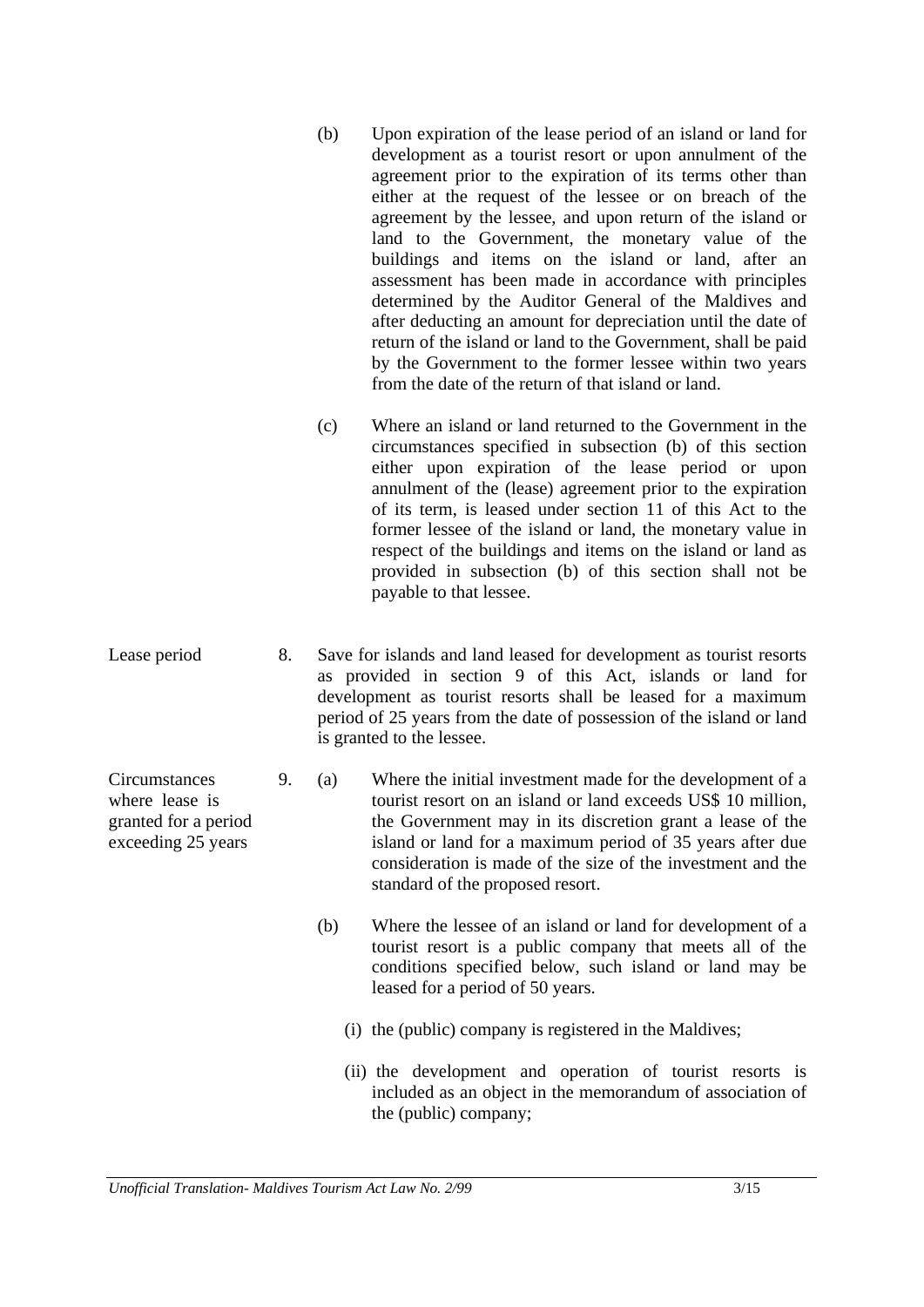- (iii) the (public) company's shareholders are all Maldivian citizens and at least 50% of the company's shares are sold to the public;
- (iv) no more than 1% of the publicly-held shares are held by a single shareholder except where the shareholder is an investment company, in which case no more than 5% of the publicly-held shares should be held by that investment company; and the shares were sold to the public in a manner feasible for members of the public to purchase them and the shares were not sold to a determinate group of persons.
- Extension of *(lease)*  periods  $10.$  (a) Upon the coming into force of this Act, an additional 4 years shall be granted to the lease period of an island or land leased for development as a tourist resort prior to the coming into force of this Act.
	- (b) An additional 25 years shall be granted to the lease period of an island or land leased for development as a tourist resort upon application for such extension provided that the lessee has registered as a public company, has sold at least 50% of its shares to the public and satisfies the conditions specified in subsection 9(b) of this Act, and provided further that the application for the extension of the lease period was made within 4 years from the date of the coming into force of this Act or within 4 years from the date of possession of the island or land was granted in the case of a lessee to whom an island or land was leased after the coming into force of this Act.
	- (c) If a lessee of an island or land leased for development as a tourist resort has registered as a public company, has sold at least 50% of its shares to the public and has made an application for an extension of the lease period in respect of such island or land, then, provided such company satisfies the conditions set forth in subsection 9(b) of this Act, an additional 20 years shall be granted to the lease period of such island or land where the application was made after a lapse of 4 years from the commencement of the lease period but before the expiration of half of the term of the lease period, and if the application is made at any time after the expiration of half of the term of the lease period, then an additional period equivalent to the term of the lease period shall be granted to the lease period.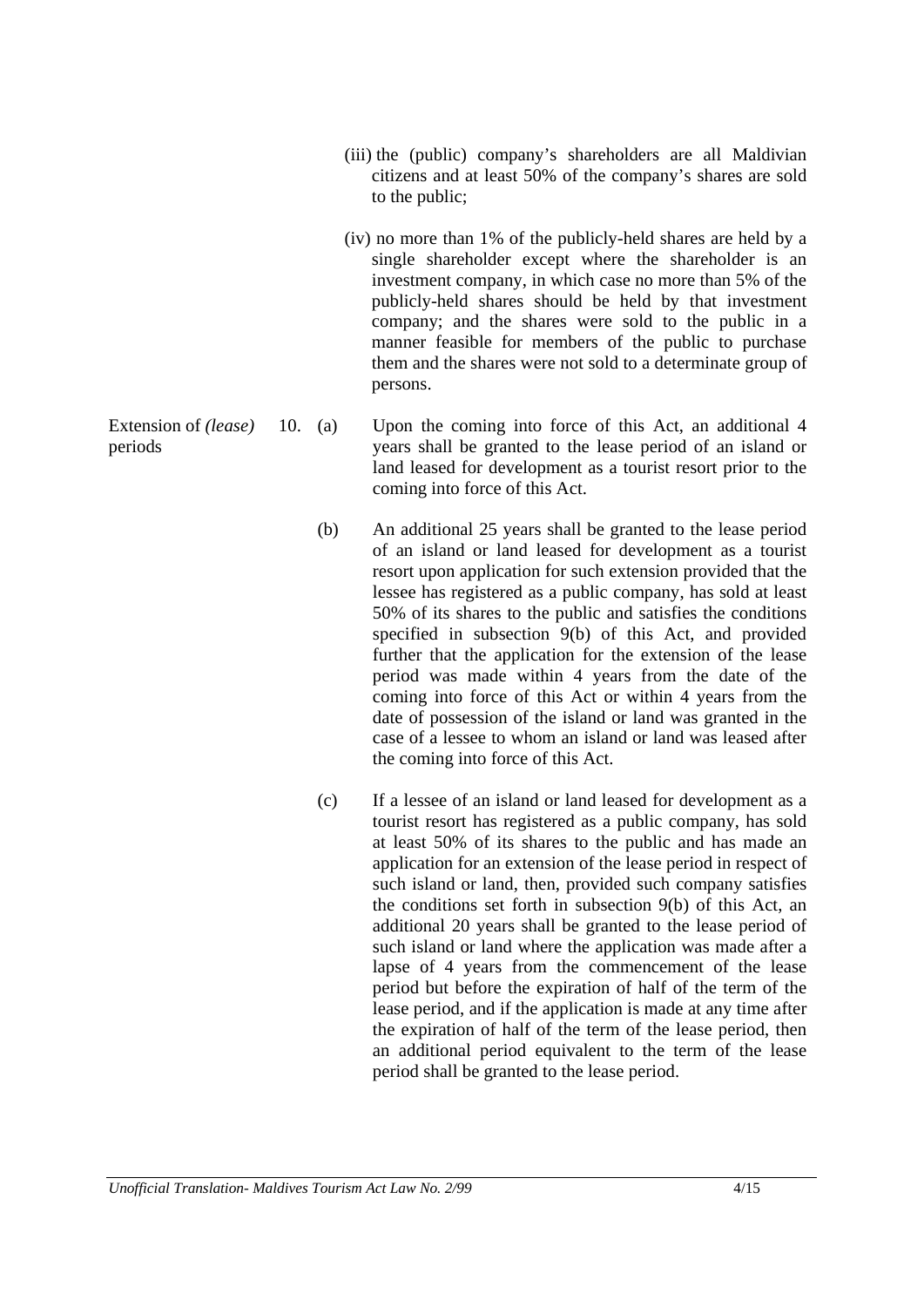Procedure upon expiration or annulment of lease 11. (a)

- Upon expiration of the term of the lease agreement of an island or land leased for development as a tourist resort or upon expiration of the period extended under section 10 of this Act or where the lessee is divested or possession of the island or land due to annulment of the agreement prior to the expiration of the lease period, then a fresh lease in respect of such island or land may be made in accordance with the manner provided in section 5 of this Act and for a period specified in this Act.
- (b) Parties wishing to lease an island or land placed in public tender to be leased afresh in accordance with subsection (a) of this section shall when submitting their bid undertake that in the event the lease is granted to such party, they will pay to the Government the monetary value of the buildings and items on the island as assessed in accordance with the principles determined by the Auditor General of the Maldives after an amount has been deducted for depreciation, within 1 year from the date of possession of the island or land is granted to such party; provided, however, that where the former lessee of such an island or land submits a bid to lease the island or land afresh, such a lessee shall not be required to undertake to pay the monetary value of the *(buildings and)* items on the island.
- Assigning lessee's rights to third parties 12. An investment made on an island or land leased by the Government for development as a tourist resort may be sold or the leasehold rights accruing to a lessee under an agreement made between the Government and the lessee may be sold or transferred or the shares of a lessee o an island or land that is a company may be transferred upon obtaining written approval from the Ministry of Tourism and in accordance with any conditions stipulated by that Ministry. The transfer of shares of public companies is excluded from this provision.
- Conversion of a public company to a private company while having a lease of an island 13. Where the lessee is a public company that has the lease of an island or land for a period of 50 years under section 9(b) of this Act or for a period extended under section 10, and either converts to a private company or fails to satisfy any of the conditions specified in section 9(b) of this Act, then the period of extension of the lease granted to such company by reason of being a public company shall be deducted.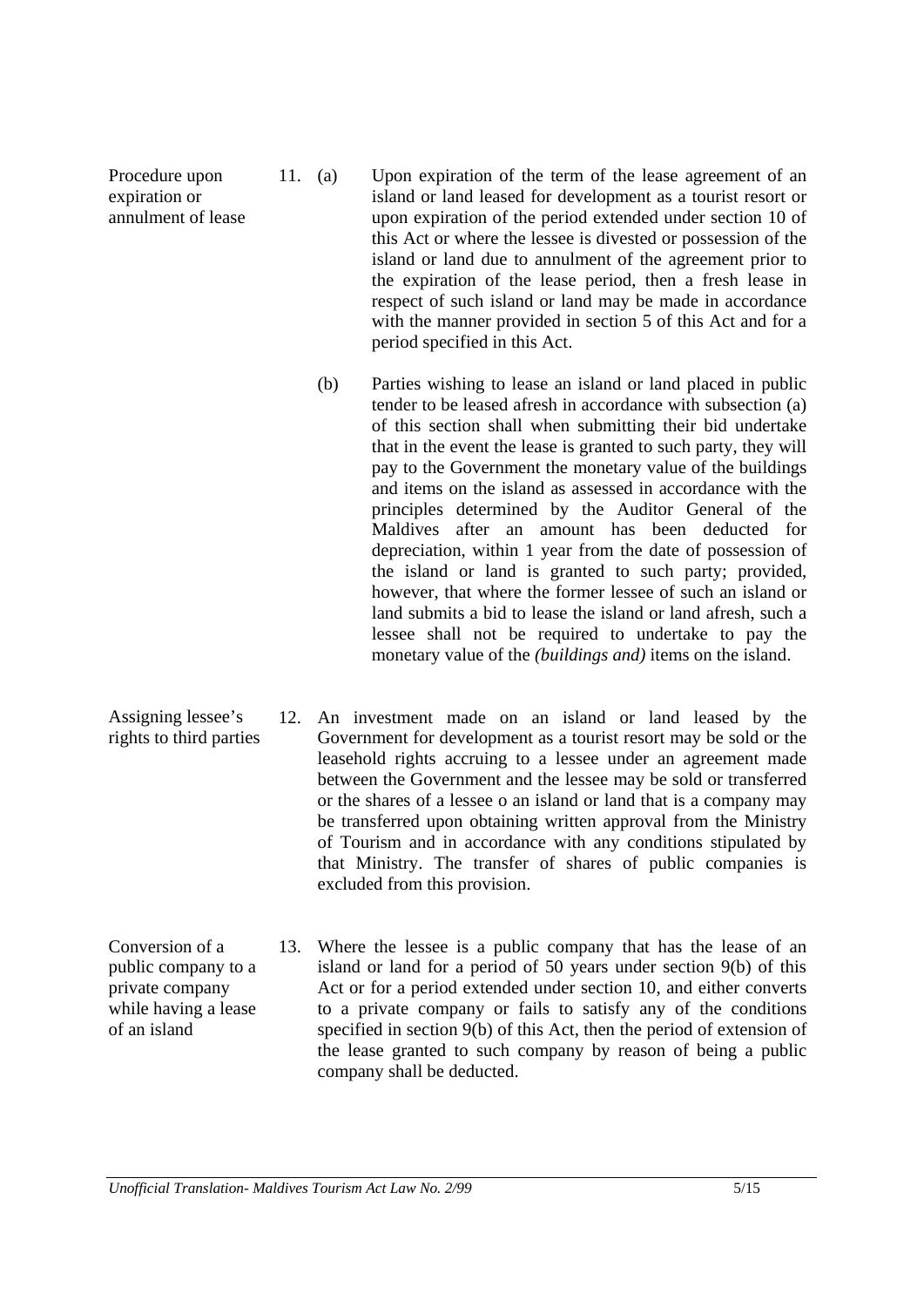Divesting possession 14. for the defense of the Maldives

- Where an island or land leased under this Act for development as a tourist resort is required for defence of the Maldives, possession of such island or land may be divested from the lessee without any prior notice being given to that effect. Save as provided herein, the possession of an island or land may be divested from the lessee prior to the expiration of the lease only in accordance with the provisions of the [lease] agreement of such island or land.
- (b) Where possession of an island or land leased for development as a tourist resort is divested pursuant to subsection (a) of this section on the grounds of it being required for defence of the Maldives, equitable compensation shall be paid in respect of the investment made on such island or land.
- Felling of coconut 15. Felling of coconut palms and trees on an island or land leased for development as a tourist resort, dredging of the lagoon of such an island, reclamation of land, or any other activity determined by the Ministry of Tourism as may be likely to cause a permanent change to the [natural] environment of such places, may only be carried out after obtaining written permission from that Ministry and in accordance with relevant regulations made by it.
	- (b) Any application pursuant to subsection (a) of this section for permission of the Ministry of Tourism to carry out dredging of the lagoon of an island or reclamation of land or any other activity that may cause a permanent change to the [natural] environment of such a place shall contain the following.
		- i. evidence that the proposed change is fundamental for the provision of services from such a place; and
		- ii. an environmental impact assessment report submitted to and approved by the Ministry of Home Affairs, Housing and Environment.
- License to operate tourist resort. 16. (a) Every resort developed on an island or land leased in accordance with section 5 of this Act shall be operated after registering the same at the Ministry of Tourism and after obtaining a license issued by the Ministry of Tourism to operate a tourist resort.

palms and trees, dredging of lagoon and carrying out such activities.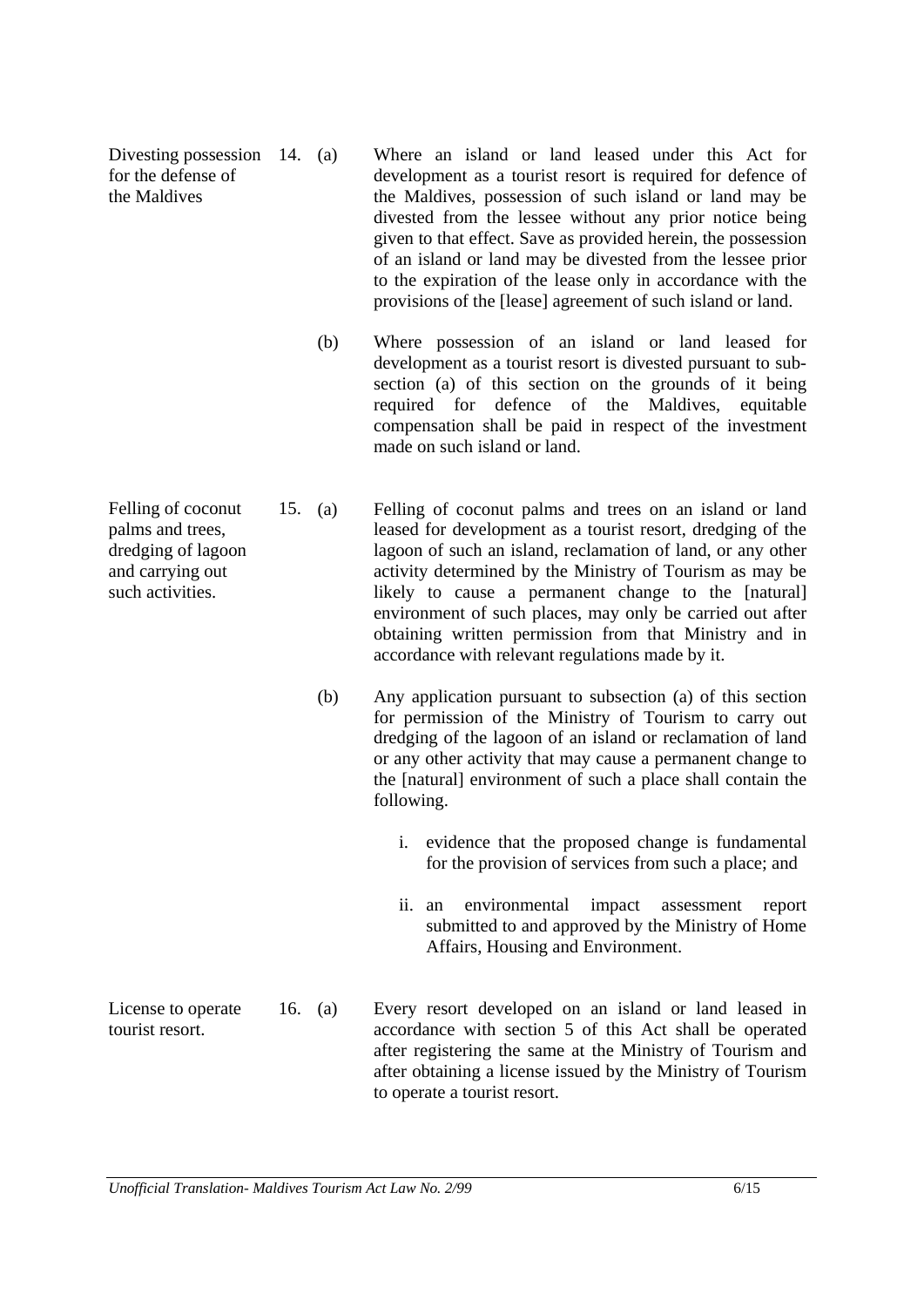- (b) A license to operate a tourist resort shall be issued in respect of establishments that satisfy the following conditions:
	- i. the construction [of the tourist resort] is completed in accordance with guidelines determined by the Ministry of Tourism; and
	- ii. the services determined by the Ministry of Tourism to be necessary at such establishments are made available at the tourist resort.

### **ON TOURIST HOTELS AND TOURIST GUESTHOUSES**

- Registration and obtaining license for operation 17. Neither a tourist hotel nor a tourist guesthouse shall be operated in the Maldives except after registering the same at the Ministry of Tourism and after obtaining a license issued by the Ministry to operate such establishments.
- Establishment to which licenses shall be issued 18. A license to operate a tourist hotel or a tourist guesthouse shall be issued to those establishments that satisfy the following conditions:
	- i. the building and facilities are in accordance with guidelines made by the Ministry of Tourism;
	- ii. the services determined by the Ministry of Tourism to be necessary at such establishment are made available at the tourist hotel or tourist guesthouse.
	- iii. the registration fee prescribed in section 21 of this Act is paid; and
	- iv. the establishment is situated on an island determined pursuant to section 4 of this Act for the development of tourism.
- Leasing of land for tourist hotels and tourist guesthouses 19. Where the Government leases any land for development as a tourist hotel or a tourist guesthouse, such a lease shall be made in accordance with the provisions of this Act relating to the leasing of islands or land for development as tourist resorts. Furthermore, the provisions of this Act relating to tourist resorts shall also apply *[equally]* in respect of tourist hotels and tourist guesthouses.

development as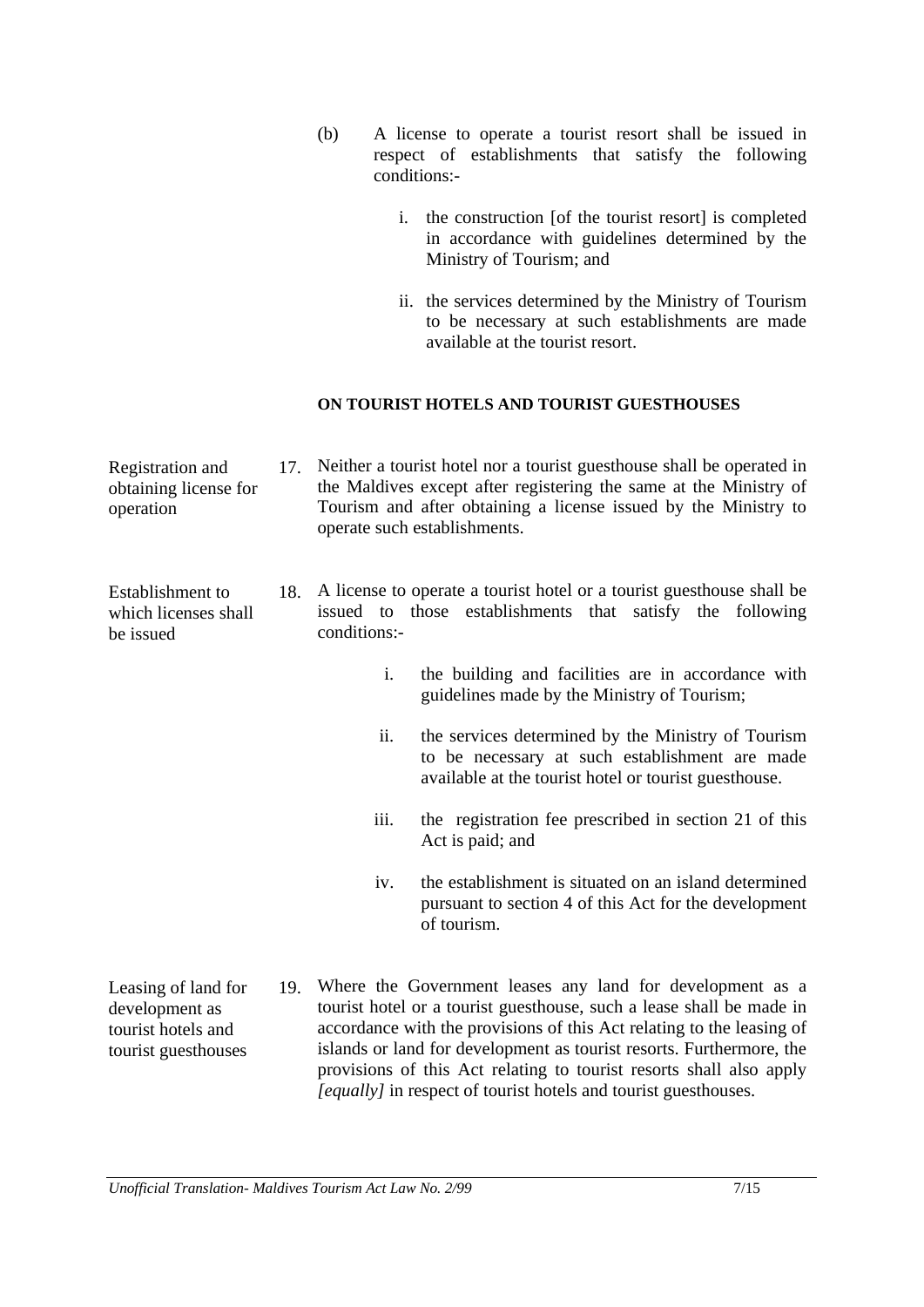| Tourist hotels and    | 20. No tourist shall be provided accommodation for payment in any     |
|-----------------------|-----------------------------------------------------------------------|
| tourist guesthouses   | establishment other than a tourist hotel or tourist guesthouse        |
| where tourists can be | registered and licensed under this Act or a tourist resort or tourist |
| accommodated          | vessel licensed under this Act.                                       |

Registration fee 21. Every tourist hotel or tourist guesthouse shall be registered upon payment of a registration fee of MRf 10,000 in the case of a tourist hotel and MRf 5,000 in the case of a tourist guesthouse.

### **ON TOURIST VESSELS**

| Obtaining license to | 22. No tourist vessel shall be operated in the Maldives except after |
|----------------------|----------------------------------------------------------------------|
| operate tourist      | obtaining a license from the Ministry of Tourism to operate such a   |
| vessels              | vessel.                                                              |

- Vessels to which license shall be 23. A license for the operation of a tourist vessel shall be issued to vessels that satisfy the following conditions:-
	- (a) the vessel and its facilities comply with guidelines determined by the Ministry of Tourism
	- (b) the services determined by the Ministry of Tourism to be necessary on such vessel are made available on the vessel; and
	- (c) the vessel is duly registered at the Ministry of Transport and Civil Aviation.
- Operation of foreign tourist vessels in the Maldives  $24.$  (a) No foreign-registered tourist vessel arriving in the Maldives shall travel or anchor within any of the territorial waters of the Maldives except after obtaining permission from the relevant Government authorities and from the Ministry of Tourism in accordance with its determined regulations.
	- (b) The permission referred to in sub-section (a) of this section for traveling and anchoring in the Maldives shall be issued by the Ministry of Tourism upon payment of a fee of MRf 5,000. The [foreign-registered tourist] vessel's local agent in the Maldives shall be liable for the payment of this fee.

issued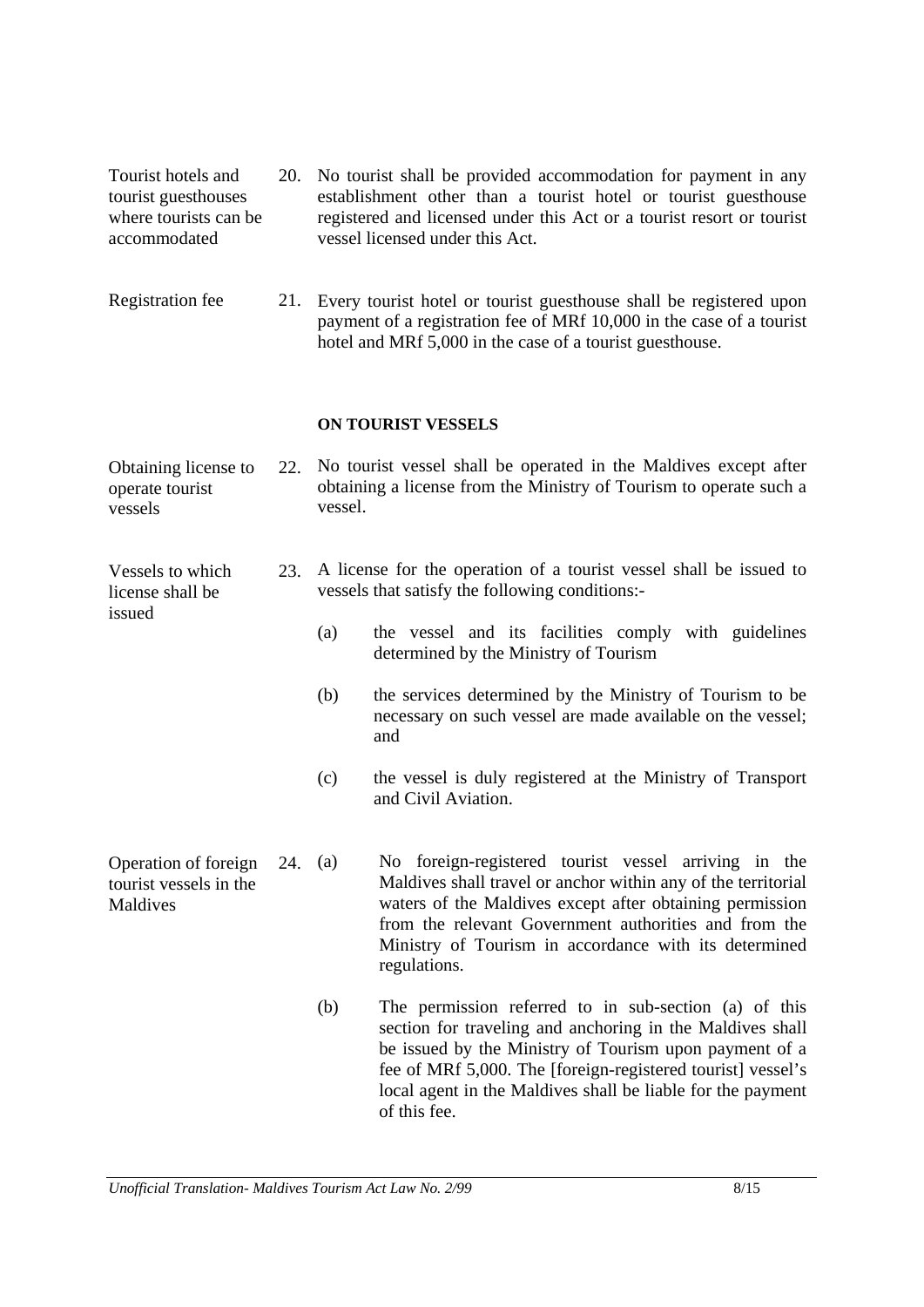## **ON MARINAS**

| Places for<br>development and<br>operation of marinas | 25. | Marinas shall be developed and operated in the Maldives at such<br>places leased pursuant to section 26 of this Act.                                                                                                                                                                                                     |
|-------------------------------------------------------|-----|--------------------------------------------------------------------------------------------------------------------------------------------------------------------------------------------------------------------------------------------------------------------------------------------------------------------------|
| Leasing of places for<br>development as<br>marinas    | 26. | Places for development as marinas shall be leased in accordance<br>with the provisions of this Act relating to the leasing of islands and<br>land for development as tourist resorts. Furthermore, the provisions<br>of this Act relating to tourist resorts shall also apply <i>[equally]</i> in<br>respect of marinas. |
| Development and<br>operation of marinas               | 27. | Marinas shall be developed and operated after obtaining a license<br>issued by the Ministry of Tourism to operate such places and in<br>compliance with guidelines determined by that Ministry in relation<br>to the development and operation of marinas.                                                               |

- Conditions for issuing the license 28. The license referred to in section 27 of this Act for the operation of marinas shall be issued in respect of marinas that satisfy the following conditions:-
	- (a) [the marina] is built in compliance with the guidelines determined by the Ministry of Tourism and is in possessions of the required permission from the relevant Government authorities; and
	- (b) the services determined by the Ministry of Tourism to be necessary at such place are made available from the marina.

# **ON DIVING CENTRES**

Registration and obtaining license for operation 29. No diving center providing services to tourists shall be operated in the Maldives except after registering the same at the Ministry of Tourism and after obtaining a license [to do so] issued by that Ministry.

Parties to which license shall be issued 30. The license referred to in section 29 of this Act for the operation of a diving center shall be issued to parties that satisfy the following conditions:-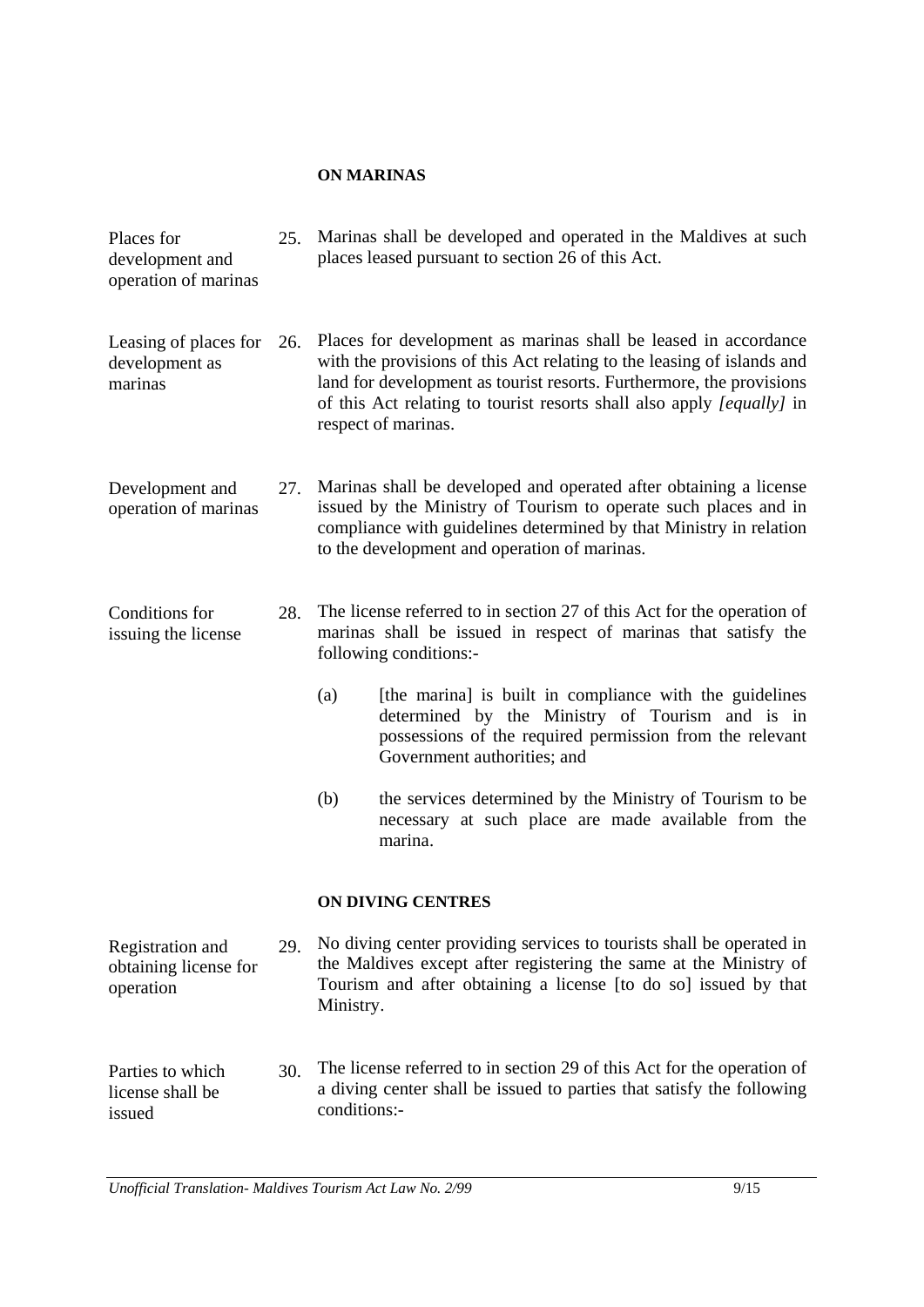|                                                           |     | (a)                                                                                                               | where the party is a company or other business<br>organization, the operation of diving centers is included as<br>an object in the memorandum of association of that<br>company or business organization;                                                                             |  |
|-----------------------------------------------------------|-----|-------------------------------------------------------------------------------------------------------------------|---------------------------------------------------------------------------------------------------------------------------------------------------------------------------------------------------------------------------------------------------------------------------------------|--|
|                                                           |     | (b)                                                                                                               | where the party is a foreign company or business<br>organization, it is registered at the Ministry of Trade and<br>industries as a company or business organization carrying<br>on business in the Maldives;                                                                          |  |
|                                                           |     | (c)                                                                                                               | the [physical] presence of a diving center operated in<br>accordance with the guidelines provided in the regulations<br>made under this Act, and the services determined by the<br>Ministry of Tourism to be necessary at such center are<br>made available at the diving center; and |  |
|                                                           |     | (d)                                                                                                               | the registration fee prescribed in section 31 of this Act is<br>paid.                                                                                                                                                                                                                 |  |
| Registration fee                                          | 31. |                                                                                                                   | A diving center referred to in section 29 of this Act shall be<br>registered upon payment of a registration fee of MRf 5,000.                                                                                                                                                         |  |
|                                                           |     |                                                                                                                   | <b>ON TRAVEL AGENTS</b>                                                                                                                                                                                                                                                               |  |
| Registration of<br>travel agents and<br>obtaining license | 32. | Tourism.                                                                                                          | No person shall provide travel agency services in the Maldives<br>except after obtaining a license [to do so] issued by the Ministry of                                                                                                                                               |  |
| Parties to which<br>license shall be<br>issued            | 33. | A license to provide travel agency services shall be issued to<br>parties that satisfy the following conditions:- |                                                                                                                                                                                                                                                                                       |  |
|                                                           |     | (a)                                                                                                               | where the party is a company or other business<br>organization, the provision of travel agency services is<br>included as an object in the memorandum of association of<br>that company or business organization;                                                                     |  |
|                                                           |     | (b)                                                                                                               | where the party is a foreign company or business<br>organization, it is registered at the Ministry of Trade and<br>Industries as a company or business organization carrying<br>on business in the Maldives; and                                                                      |  |
|                                                           |     | (c)                                                                                                               | the [physical] presence of an office operated in                                                                                                                                                                                                                                      |  |

(c) the [physical] presence of an office operated in compliance with guidelines provided in regulations made under this Act, and the services determined by the Ministry of Tourism to be necessary at such office are made available from the travel agency.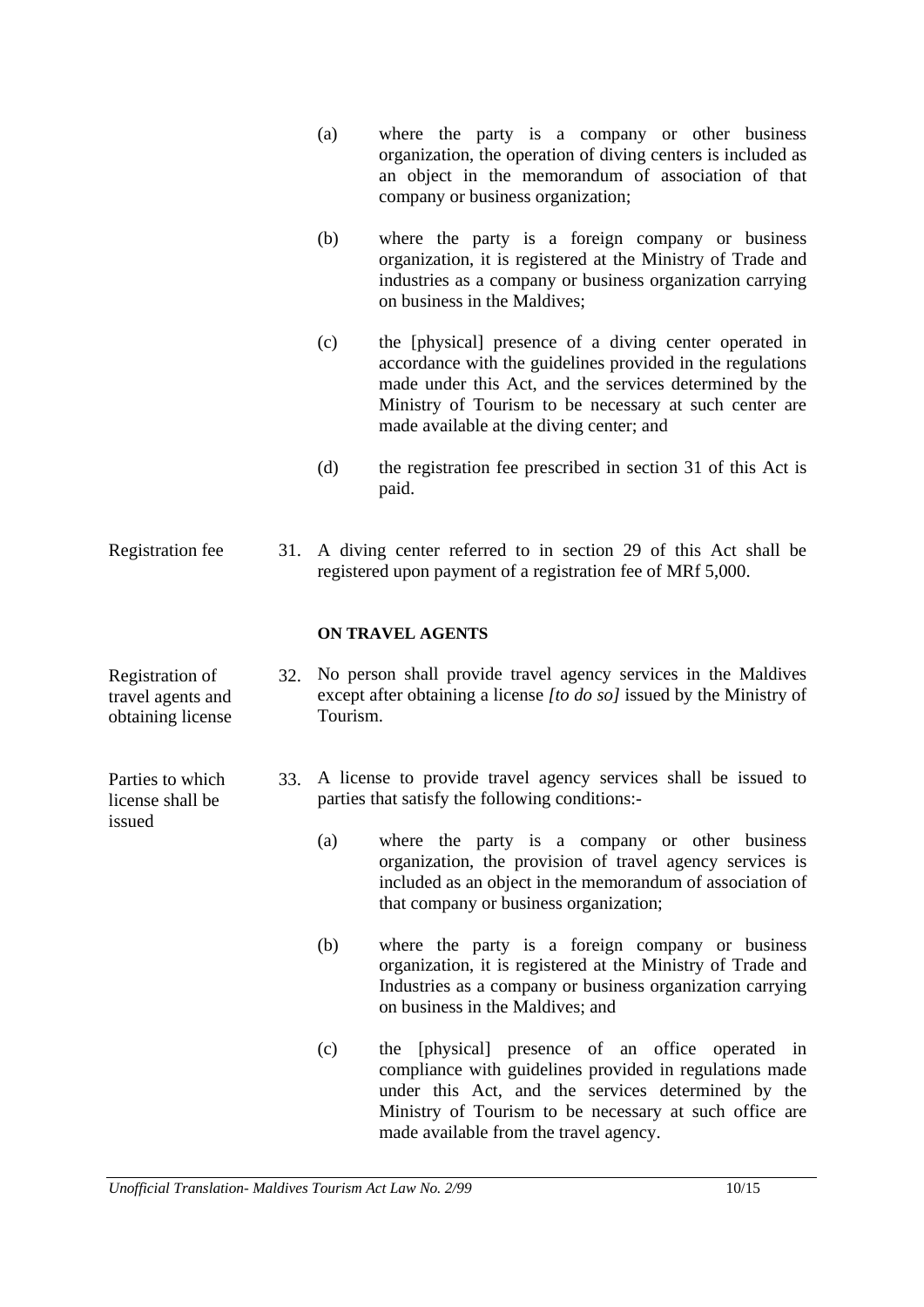Acting as tour guides

- 34. (a) No person shall act as a tour guide in the Maldives except after obtaining permission from the Ministry of Tourism in accordance with regulations made by that Ministry.
	- (b) Every person acting as a tour guide shall, whilst acting in the course of business as a tour guide, attach to his attire in a manner identifiable to others the permission issued to him.

# **TAX**

Tax

- $35.$  (a) The sum of US\$ 8, or its equivalent in a foreign currency acceptable to the Maldives Monetary Authority, shall be collected as tax payable to the Government of the Maldives from each tourist per day of stay at a tourist resort, tourist hotel, tourist guesthouse or tourist vessel. The management of the establishment where the tourist was provided accommodation shall be liable for collection of that tax from tourists and payment of the due amount to the Government. The amount of tax due in respect of the preceding month shall be paid before the  $15<sup>th</sup>$  day of the current month.
	- (b) The tax referred to in subsection (a) of this section shall be collected for each day of stay in the Maldives from every tourist that is on board every tourist vessel which has been granted permission under section 24 of this Act, except for those vessels referred to in subsection (c) of this section. The tax shall be paid to the Government prior to the departure of the tourist vessel from the Maldives. The liability as regards payment of the tax shall be borne by the tourist vessel's local agent.
	- (c) Any foreign-registered tourist vessel arriving in the Maldives and staying within its territorial waters for a period not exceeding 24 hours shall not be required to pay the tax referred to in subsection (a) and (b) of this section.
- Provision of information relating to tourists 36. Information regarding tourists that were resident in the tourist resort, tourist hotel, tourist guesthouse or tourist vessel during the preceding month shall be submitted to the Department of Inland Revenue before the  $8<sup>th</sup>$  day of the current month. Such information shall be submitted in accordance with regulations made by that Department and in a format as may be determined by it.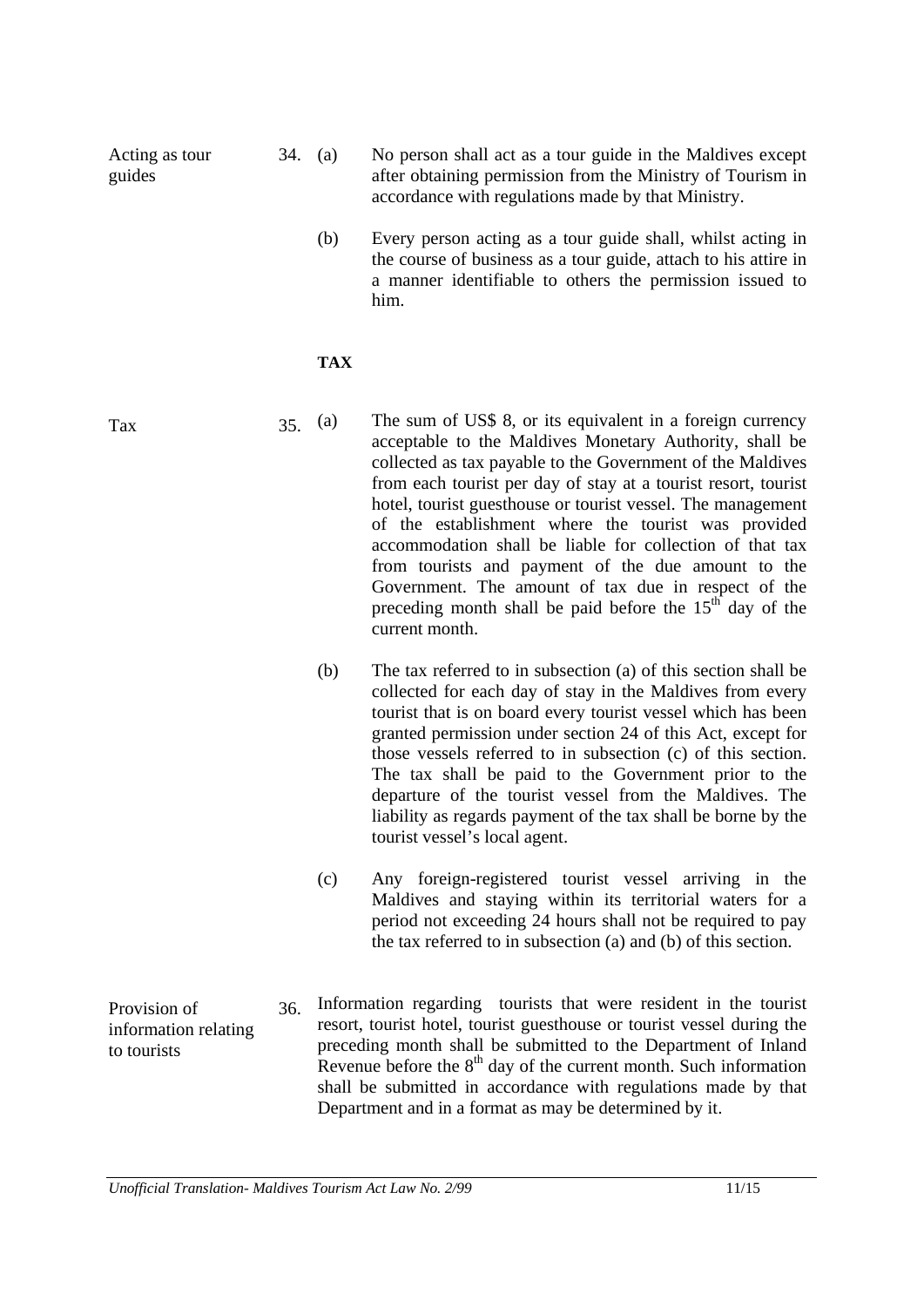Imposition of fine and revocation of licenses on failure to pay tax 37. Where the management of a tourist resort, tourist hotel or tourist guesthouse or the operator of a tourist vessel is in violation of this Act as regards payment of tax due, a fine of MRf 1,000 per bed registered at such establishment or vessel at the time of such violation shall be paid to the Department of Inland Revenue in addition to the payment of overdue tax.

- (b) The tax referred to in section 35 of this Act and the fines referred to in subsection (a) of this section shall be paid by the end of the current month. In the event of default in payment during that period, the license issued to operate such an establishment shall be revoked.
- (c) Where a license is revoked under sub-section (b) of this section, it shall be re-issued upon settlement of the defaulted payment of tax and fine.
- Guests exempted from collection of tourism tax 38. Guests of the Government that are accorded special immunities and privileges shall be exempted from the collected of tax specified in this Act.

# **MISCELLANEOUS MATTERS**

- Foreigners engaging in any tourism related activity 39. No foreign party shall engage in any tourism related activity referred to in this Act in the Maldives except after entering into the agreement specified in Act No. 25/79 (Maldives Foreign Investments Act) and after registering the investment at the Ministry of Tourism in accordance with the provisions of that Act.
- Exemption of import 40. duty on construction materials The President shall have the discretion to determine the principles for exemption of import duties on materials imported for the construction of tourist resorts or tourist hotels situated on land leased for the development of such under this Act, the construction of marinas or for the purposes of the upgradation of such establishments, and to exempt such duty in accordance with those principles.
- Provision of information to Ministry of Tourism. 41. All parties engaged in tourism related activities shall, in accordance with regulations stipulated by the Ministry of Tourism, provide it with information required to prepare the tourism statistics of the Maldives.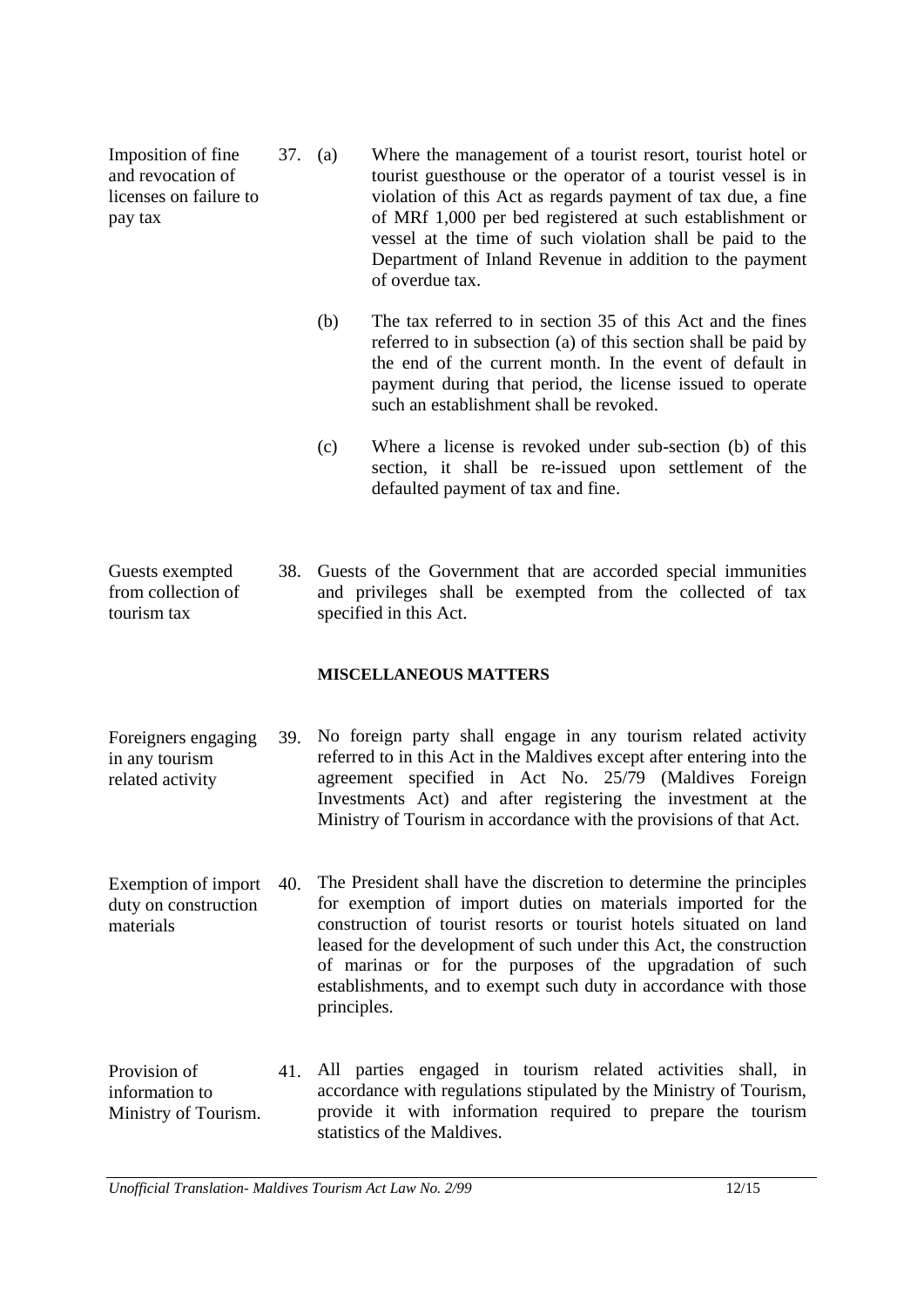- Duration and renewal of licenses. 42. Licenses for the operation of tourist resorts, tourist hotels, tourist guesthouses, marinas, tourist vessels, diving centers and travel agencies shall be issued under this Act for a period of 5 years. All other licenses shall be issued for the period stated in regulations made by the Ministry of Tourism. Licenses shall be renewed upon expiration of the period for which they have been issued.
- Display of Licenses 43. All licenses issued under this Act shall, unless otherwise provided in this Act, be displayed in a prominent manner in the establishment to which the license was issued.
- Determination of standard of services 44. The Ministry of Tourism shall have the discretion to classify tourist resorts, tourist hotels, tourist guesthouses and tourist vessels into various classes and to determine the services and standards of those services to be provided by such establishments based upon their classifications.
- Right to monitor standard of services 45. The Ministry of Tourism shall have the discretion to monitor tourist resorts, tourist hotels, tourist guesthouses, tourist vessels, marinas, diving centers and travel agencies and to ensure that the services provided by such establishments are in accordance with guidelines determined by the Ministry of Tourism, the provisions of this Act and any regulations made under it.
- Imposition of fine and suspension of license on failure to meet standards. 46. Where the standard of service provided by a tourist resort, tourist hotel, tourist guesthouse, tourist vessel, marina, diving center or travel agency falls below the guidelines determined by the Ministry of Tourism, then the Ministry may in its discretion impose upon such establishment a fine not exceeding MRf 1,000,000 and, taking into account the extent of the default, suspend the license issued to the establishment until the default is rectified.
- Penalty 47. Except where it is otherwise stated in any other provision of this Act, a party in default of a provision of this Act shall be fined by an amount not exceeding MRf 100,000.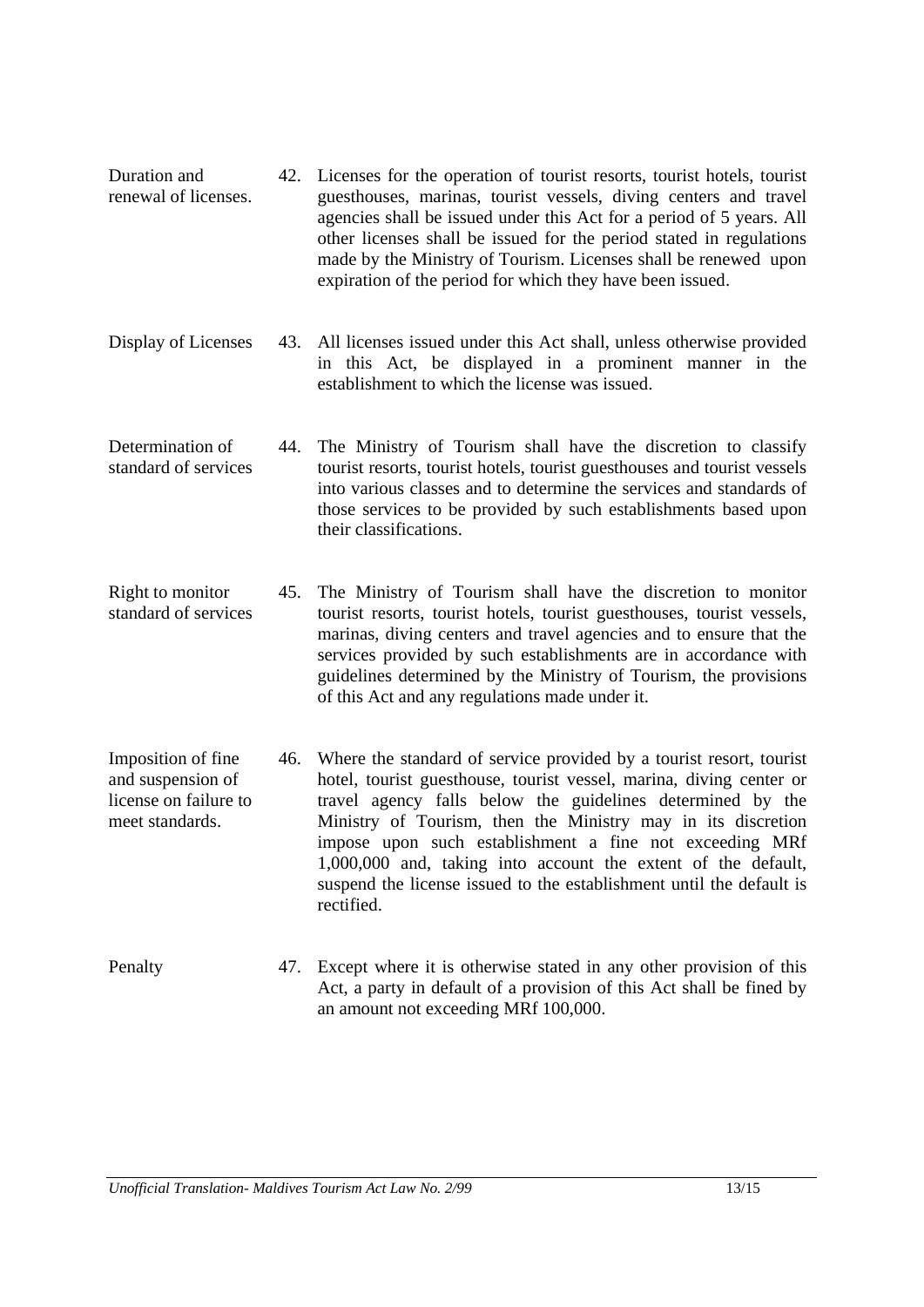| Registration and<br>obtaining licenses by<br>establishments not<br>registered or<br>licensed prior to the<br>coming into force of<br>this act | 48. | Those establishment specified in this act as being required to be<br>registered or licensed but which are not either registered or<br>licensed prior to the coming into force of this Act, shall be<br>registered or licensed within 1 year of the date of the coming into<br>force of this Act. |                                                                                                                                                                                                                                                                                                                               |  |
|-----------------------------------------------------------------------------------------------------------------------------------------------|-----|--------------------------------------------------------------------------------------------------------------------------------------------------------------------------------------------------------------------------------------------------------------------------------------------------|-------------------------------------------------------------------------------------------------------------------------------------------------------------------------------------------------------------------------------------------------------------------------------------------------------------------------------|--|
| Formulation of<br>regulations.                                                                                                                | 49. |                                                                                                                                                                                                                                                                                                  | Any regulations that are required to be made under this Act, unless<br>specified otherwise, shall be made and enforced by a party<br>determined by the President for such purpose.                                                                                                                                            |  |
| Definitions                                                                                                                                   | 50. |                                                                                                                                                                                                                                                                                                  | In this Act, unless the context otherwise requires:-                                                                                                                                                                                                                                                                          |  |
|                                                                                                                                               |     | (a)                                                                                                                                                                                                                                                                                              | "tourist resort" means an island or a designated area of an<br>island that has been developed to accommodate tourists and<br>to provide board and lodging facilities for them;                                                                                                                                                |  |
|                                                                                                                                               |     | (b)                                                                                                                                                                                                                                                                                              | "tourist hotel" means an establishment, other than a tourist<br>resort or tourist guesthouse, that has been developed to<br>provide board and lodging or [only] lodging for tourists for<br>a payment decided at a certain rate per day of stay;                                                                              |  |
|                                                                                                                                               |     | (c)                                                                                                                                                                                                                                                                                              | "tourist guesthouse" means an establishment, other than a<br>tourist resort or a tourist hotel, that has been developed, in<br>compliance with standards determined by the Ministry of<br>Tourism, to provide board and lodging or [only] lodging for<br>tourists for a payment decided at a certain rate per day of<br>stay; |  |
|                                                                                                                                               |     | (d)                                                                                                                                                                                                                                                                                              | "tourist vessel" means a seagoing vessel that has been<br>developed, in compliance with standards determined by the<br>Ministry of Tourism, to provide board and lodging for<br>tourists for a payment decided at a certain rate per day of<br>stay on board such vessel;                                                     |  |
|                                                                                                                                               |     | (e)                                                                                                                                                                                                                                                                                              | "marina" means harbors developed for anchoring yachts<br>and such vessels and to provide various services to those<br>vessels;                                                                                                                                                                                                |  |
|                                                                                                                                               |     | (f)                                                                                                                                                                                                                                                                                              | "diving centers" means diving schools, diving bases and all<br>other parties that provide diving services for tourists;                                                                                                                                                                                                       |  |
|                                                                                                                                               |     | (g)                                                                                                                                                                                                                                                                                              | "travel agency service" means services provided by travel<br>agents, tour operators and other parties engaged in                                                                                                                                                                                                              |  |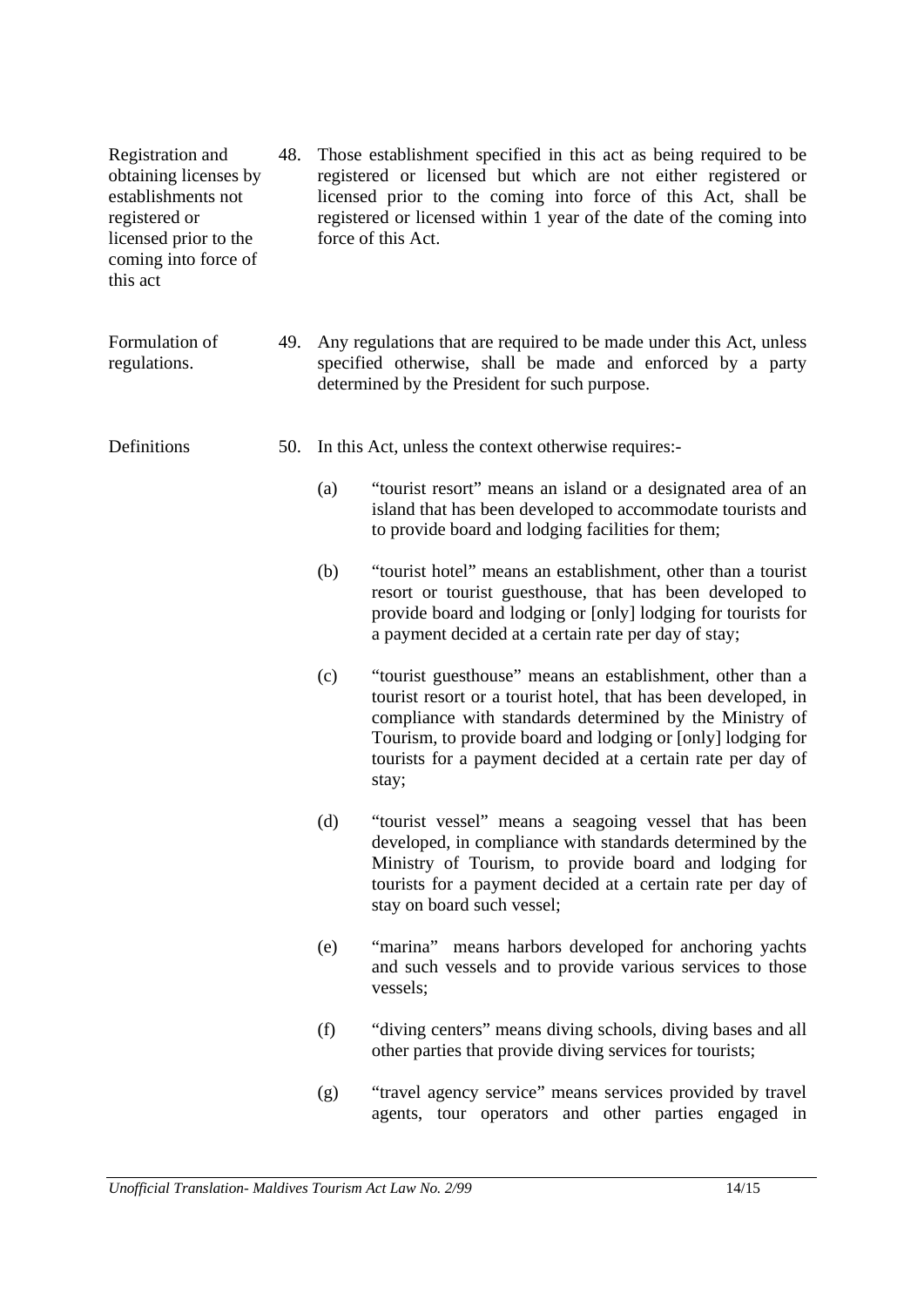arranging travel on a commercial basis for persons travelling to or from the Republic of Maldives and excludes those organizing Hajj and Umra [pilgrimages] for Maldivian citizens;

- (h) "investment company" means bank, insurance companies and such financial companies and institutions formed to manage and invest funds of various persons; and
- (i) "tourist" means every person that enters the Maldives who is not a Maldivian citizen and is not possession of a "resident permit". A 'resident permit" is a permit issued pursuant to regulations of the relevant authorities permitting an individual to be resident in the Maldives whilst not being a tourist.
- Laws repealed 51. Upon the coming into force of this Act, Act No. 15/79 (Law on Tourism in the Maldives) and Act No. 3/94 (Law on Leasing of Uninhabited Islands for the Development of Tourist Resorts) shall be repealed.